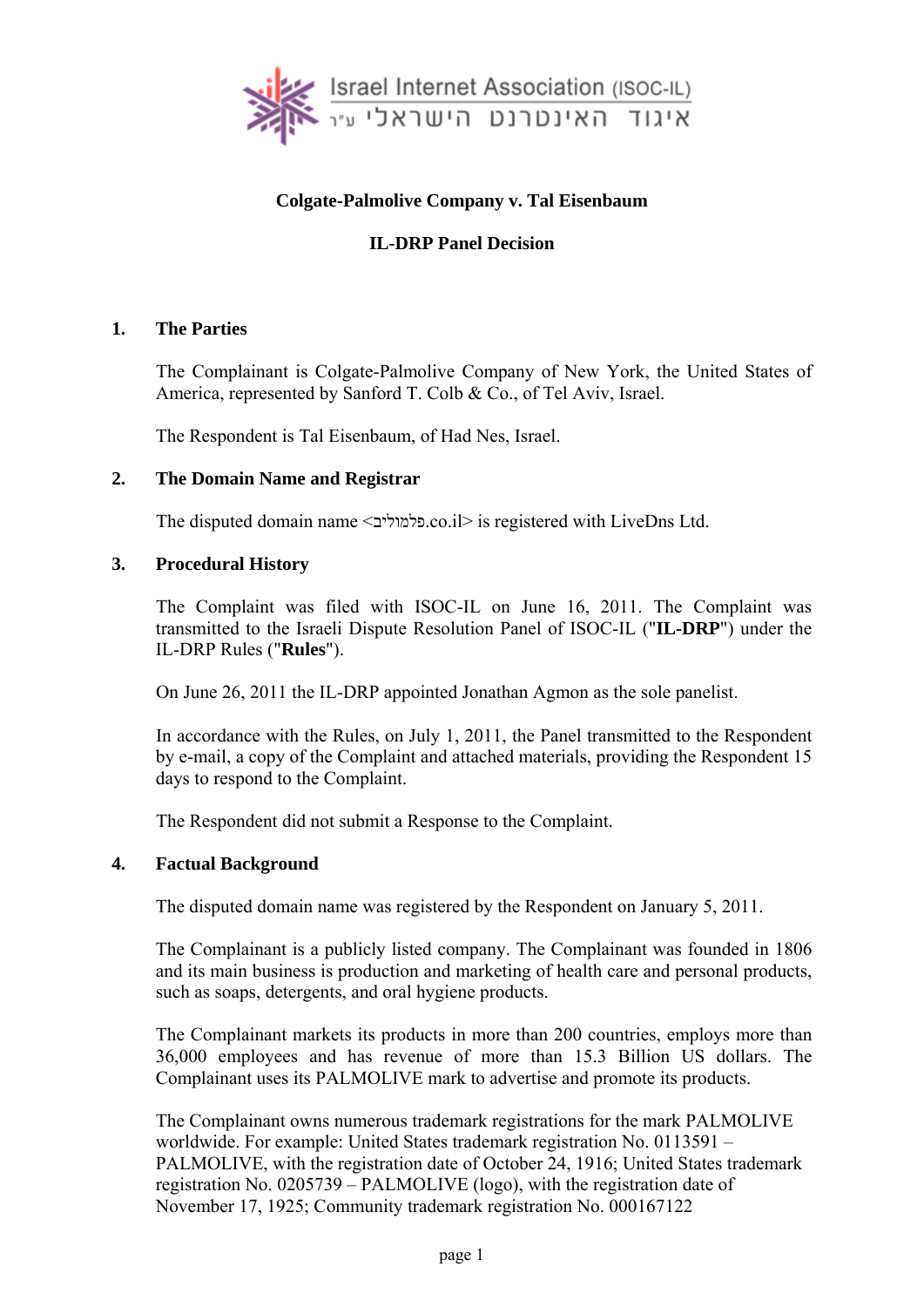– PALMOLIVE, with the registration date of October 20, 1998, and many more.

The Complainant also owns multiple Israeli trademark registrations. For example: Israeli trademark registrations No. 685 – PALMOLIVE (logo), with the Registration date of December 21, 1925; Israeli trademark registrations No. 6095 – PALMOLIVE, with the Registration date of August 11, 1944; Israeli trademark registrations No. 138399 – PALMOLIVE SPRING SENSATIONS (in Hebrew characters), with the Registration date of September 5, 2001; Israeli trademark registrations No.220339 – PALMOLIVE (logo - Hebrew characters), with the Registration date of March 6, 2011, and more.

In addition, the Complainant holds a considerable number of domain names bearing the mark PALMOLIVE. For example:  $\langle \text{palmolive.com} \rangle$ ,  $\langle \text{palmolive.co.} \text{i} \rangle$ , <palmolive.net>, < palmolive.info>, and many similar others.

On March 28, 2011, the Complainant's attorney sent the Respondent a cease and desist letter, requesting that the Respondent refrain from using the PALMOLIVE mark and transfer the disputed domain name to the Complainant.

On March 29, 2011, the Respondent responded to the Complainant's cease and desist letter. In the response letter, the Respondent claimed that the word "Palmolive" became a generic word that represents blossoming and regeneration, which the Respondent wants to associate with his business.

On June 12, 2011, the Respondent contacted the Complainant's attorney, claiming that despite of the fact that the disputed domain name was registered in good faith, he agrees to transfer the disputed domain name to the Complainant, in exchange for compensation in the sum of 2,400 US Dollars.

The disputed domain name currently resolves to a parking webpage displaying the message "under construction".

#### **5. Parties' Contentions**

#### **A. Complainant**

The Complainant argues that its PALMOLIVE trademark is a well known trademark, as the term is defined under the Israeli law.

The Complainant further argues that as a result of the Complainant's extensive promotional activities, the public associates the PALMOLIVE trademark, in both English and Hebrew characters, with the Complainant.

The Complainant further argues that the Respondent has no intention of using the disputed domain name in good faith.

The Complainant further argues that the Respondent acted in bad faith when registering the disputed domain name. The Complainant contend that the Respondent registered the disputed domain name to make profit by associating the Complainant's vast goodwill in the PALMOLIVE mark to the Respondent's business, and by misleading the consumers to believe that there is a connection between the Complainant and the disputed domain name.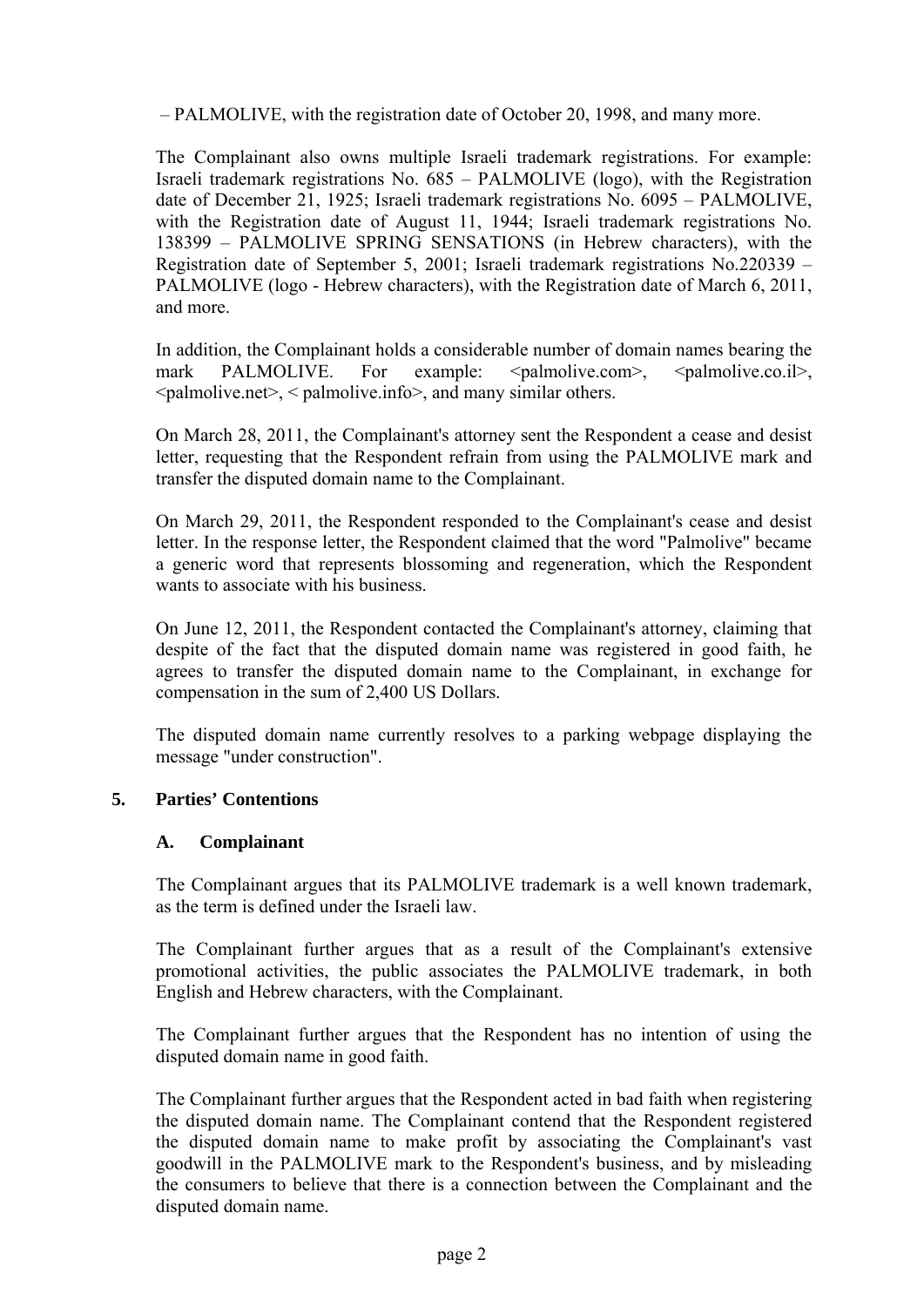The Complainant further argues that the Respondent's demand to receive compensation for the release of the disputed domain name is a sign of his bad faith.

The Complainant further argues that the Respondent's allegation that the word "Palmolive" is a generic word is baseless.

The Complainant further argues that it did not license, sold, transferred or in any way authorize the Respondent to use the PALMOLIVE trademark.

The Complainant further argues that the Respondent's actions constitute various civil injustices.

The Complainant further argues that the Respondent had known of the Complainant and its use of the PALMOLIVE mark, when registering the disputed domain name.

The Complainant further argues that in his actions, the Respondent is misappropriating, diluting and harming the Complainant's goodwill in its PALMOLIVE trademark.

For all of the above reasons, the Complainant request the transfer of the disputed domain name.

### **B. Respondent**

The Respondent did not file a formal Response to the Complainant's contentions.

#### **6. Discussion and Findings**

The IL-DRP is an alternative dispute resolution procedure intended to provide expedited resolution to disputes regarding the allocation of domain names under the .IL ccTLD in accordance with the Rules. The Respondent submitted to this process and Rules when he applied for and registered the disputed domain name. The LiveDns Domain Name Registration Agreement provides that "the [domain name] holder agrees to the jurisdiction of the IL-DRP." (See Section 12.3; see also section 13 https://domains.livedns.co.il/Terms.aspx). Respondent, therefore, by applying for and registering the disputed domain name agreed to the IL-DRP and the Rules.

It is also noted that the Rules now adopted by ISOC-IL follow closely those of the Uniform Dispute Resolution Policy (UDRP) and therefore the WIPO Arbitration and Mediation Center case law (and others interpreting the UDRP) can be used as examples of how previous panels have adopted and interpreted provisions similar to the Rules and UDRP.

The Rules provide that disputes regarding the allocation of a domain name by a Holder may be brought by a Complainant on the following grounds:

- 3.1. the disputed domain name is the same or confusingly similar to a trademark, trade name, registered company name or legal entity registration ("**Name**") of the Complainant; and
- 3.2. the Complainant has rights in the Name; and
- 3.3. the holder has no rights in the Name; and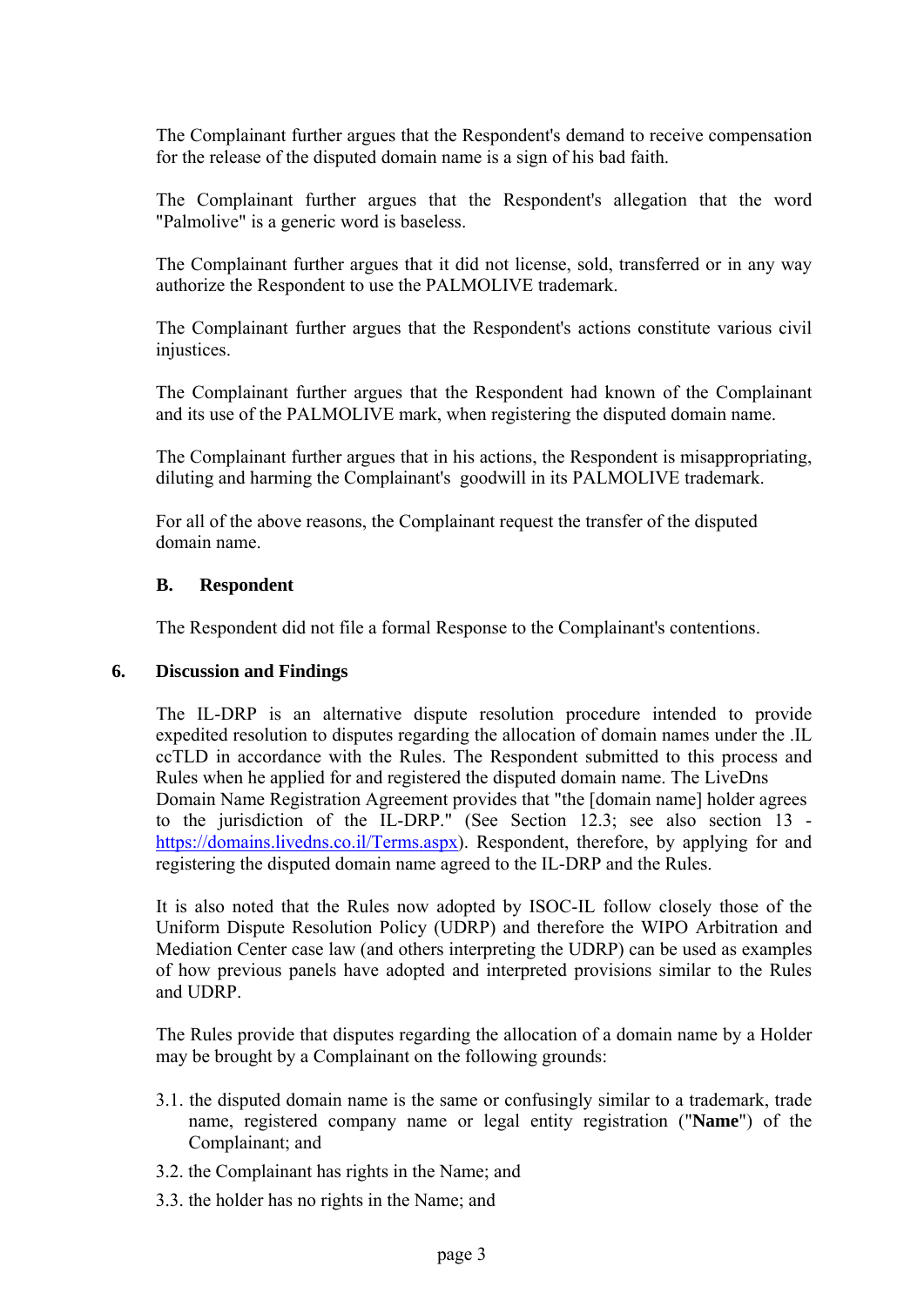3.4. the application for allocation of the disputed domain name was made or the disputed domain name was used in bad faith.

# **A. Same or Confusingly Similar**

It is up to the Complainant to show that the disputed domain name is the same or confusingly similar to a trademark, trade name, registered company name or legal entity registration of the complainant.

The disputed domain name comprises of the word PALMOLIVE in Hebrew Characters and the suffix .co.il. The suffix .co.il is ignored for the purpose of determination the similarity between the disputed domain name and the word PALMOLIVE (in Hebrew characters) since it is a common suffix showing that the domain name is part of the .il domain and associated with commercial activities (.co suffix). The relevant part of the disputed domain name is the word PALMOLIVE (in Hebrew characters).

The Complainant owns trademark registrations for mark PALMOLIVE in Hebrew characters. For example: Israeli trademark registrations No. 138399 – PALMOLIVE SPRING SENSATIONS (in Hebrew characters), with the Registration date of September 5, 2001; Israeli trademark registrations No.220339 – PALMOLIVE (logo - Hebrew characters), with the Registration date of March 6, 2011, and more.

It should be noted that the Complainant also has numerous trademark registrations of the mark PALMOLIVE in English. For example: United States trademark registration No. 0113591 – PALMOLIVE, with the registration date of October 24, 1916; Israeli trademark registrations No. 685 – PALMOLIVE (logo), with the Registration date of December 21, 1925; Community trademark registration No. 000167122 – PALMOLIVE, with the registration date of October 20, 1998, and many more.

Previous WIPO and ISOC Panels have ruled that when the disputed domain name is a phonetic equivalent and a transliteration of the Latin characters of a complainant's well known trademark, it infringes the Complainant's rights in its well known trademark (see Reebok International Ltd. v. Uzi Cnaan, ISOC-IL Case; See also, Kabushiki Kaisha Toshiba dlbla Toshiba Corporation v. Liu Xindong, Case No. D2003-0408).

The disputed domain name is a phonetic equivalent and a transliteration of the Latin characters of the complainant's well known PALMOLIVE trademark.

It is therefore the finding of the Panel that the disputed domain name is identical to a trademark owned by the Complainant, at least since the year 1916.

## **B. Rights in the Name**

Next, it is up to the Complainant to show that the Complainant has rights in the PALMOLIVE (in Hebrew characters) trademark; and that the Respondent has no rights in the PALMOLIVE (in Hebrew characters) trademark.

As noted above the Complainant showed sufficient evidence, showing it has rights in the PALMOLIVE (in Hebrew characters) trademark, at least since the year 1916.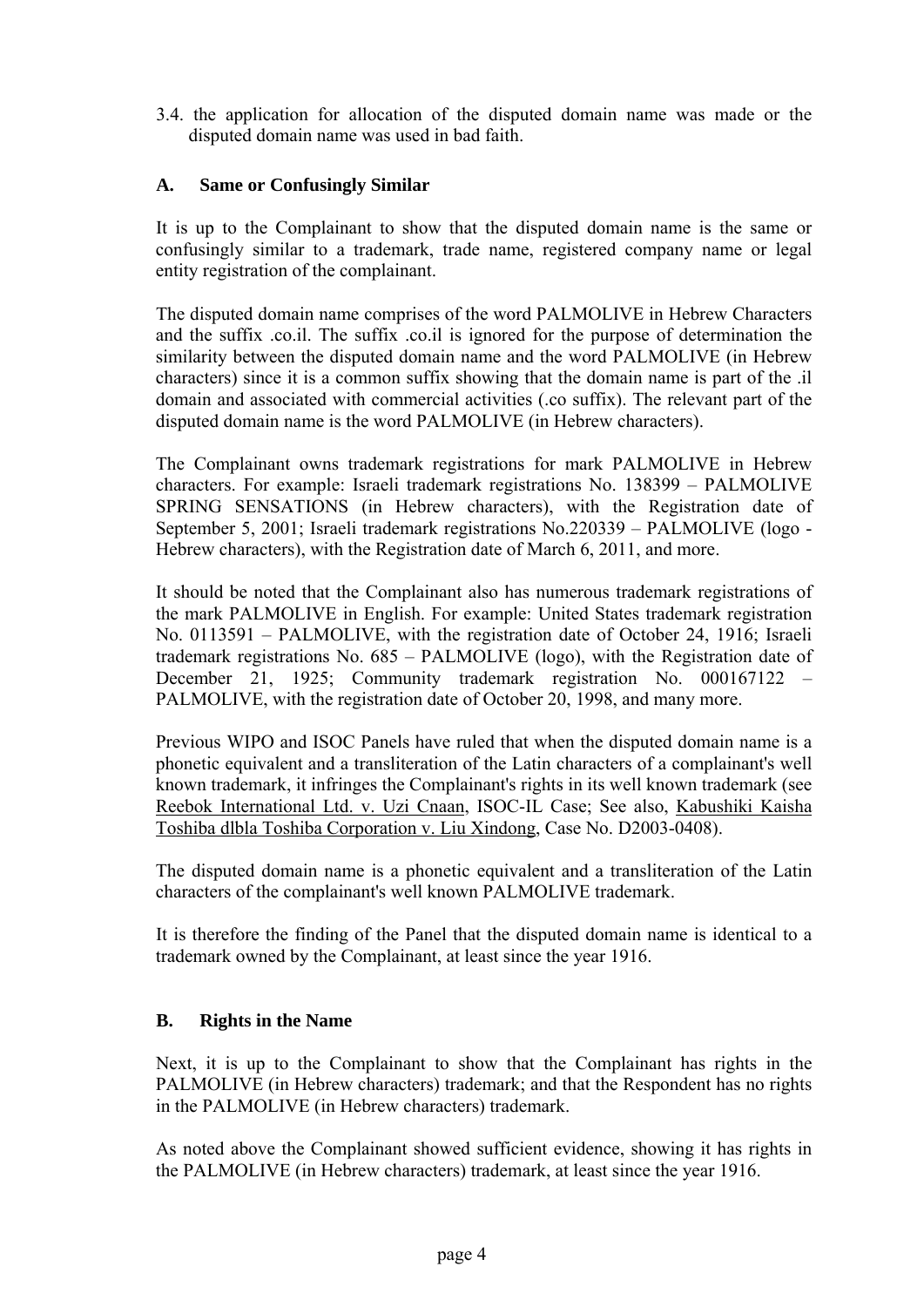It is also up to the Complainant to show that the Respondent has no rights in the Name. The Complainant has provided that it had not approved or authorized for the Respondent to use the PALMOLIVE trademark or Name.

While the Complainant bear the "general burden of proof" under Rule 3.3, this burden shifts to the Respondent once the Complainant makes a prima facie showing that the Respondent lacks rights or legitimate interests. (See: Neusiedler Aktiengesellschaft v. Kulkarni, WIPO Case No. D2000-1769; see also Dow Jones & Company and Dow Jones LP v. The Hephzibah Intro-Net Project Limited, WIPO Case No. D2000-0704.)

In this case the Panel finds that the Complainant made a prima facie showing that the Respondent does not have rights or legitimate interests in the disputed domain name within the meaning of Rule 3.3. This finding is based on the following, non-disputed facts brought forward by the Complainant:

- a. The Complainant has no relationship whatsoever with the Respondent and has not authorized the Respondent to use the disputed domain name;
- b. The Complainant provided sufficient evidence to prove that its trademark is well known. The complainant's PALMOLIVE trademark is used for the Complainant's products in numerous countries around the world, among them, in Israel. It is very difficult indeed to believe that the Respondent was unaware of the vast goodwill of the Complainant's trademark;
- c. The Complainant is the owner of numerous worldwide trademark registrations, including multiple Israeli trademark registrations. These trademark registrations were registered well before the Respondent requested and received the allocation of the disputed domain name;
- d. There is no indication in the file that the Respondent is known under the disputed domain name. Furthermore, the Respondent had recognized the Complainant's rights in the PALMOLIVE mark and agreed to transfer the disputed domain name, in exchange for compensation.

Having met the burden, the Panel finds that the Complainant has shifted the burden of proof to the Respondent. The Respondent failed to bring evidence to support any claim that he may have rights in the Name.

It is therefore the finding of the Panel that the Complainant has rights in the PALMOLIVE (in Hebrew characters) trademark and that the Respondent has no rights in the PALMOLIVE (in Hebrew characters) trademark.

## **C. Application and Use in Bad Faith**

Finally, it is up to the Complainant to show that the Respondent applied for allocation of the disputed domain name or the disputed domain name was used in bad faith.

Previous WIPO panels, relying on Rule 4.1 of the UDRP Rules, ruled that the bad faith clause provides a non-exclusive list of circumstances which can be helpful in showing that the Respondent acted in bad faith when he or she applied for or used the disputed domain name: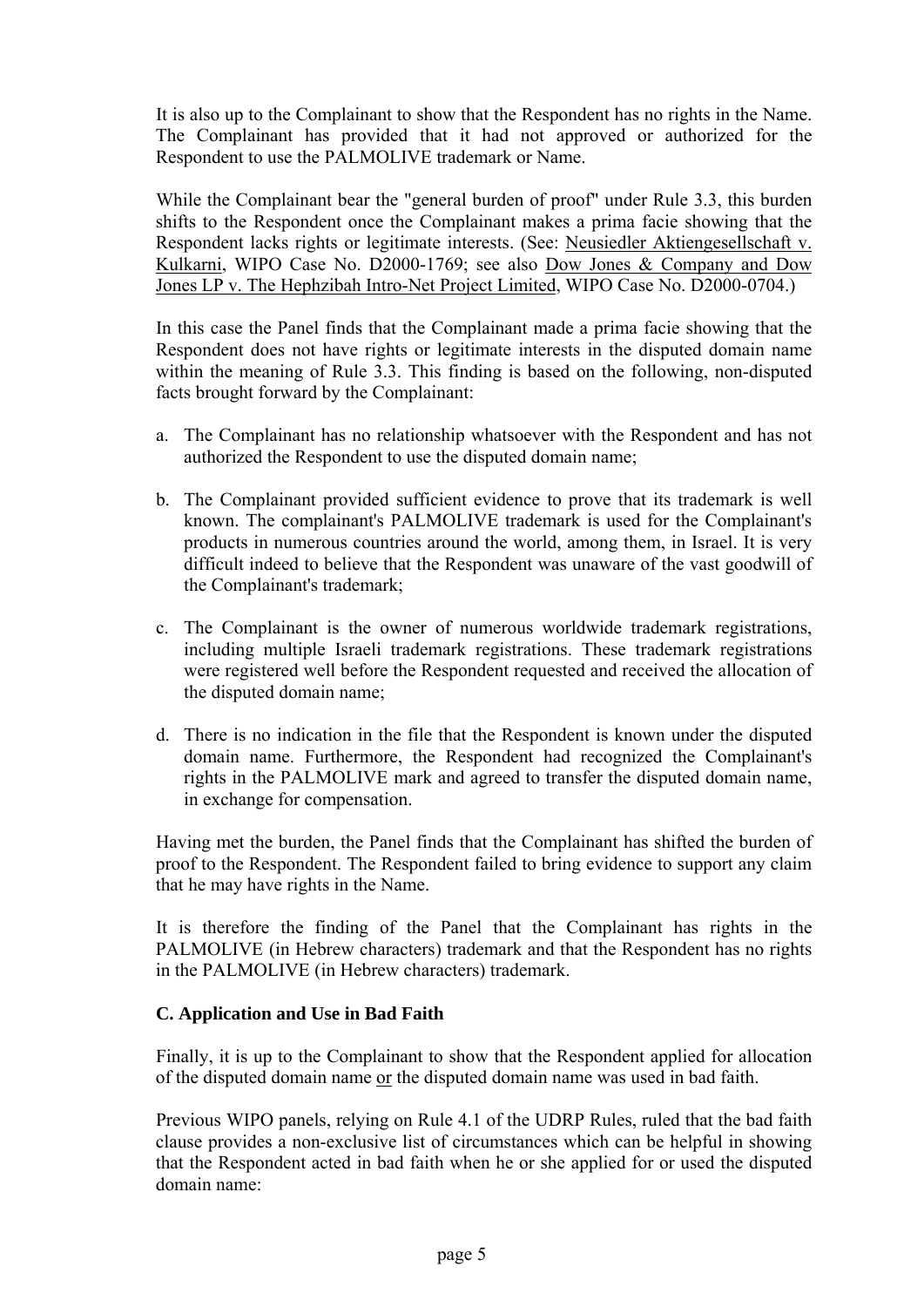"For the purposes of [Paragraph 3.4 above], the following circumstances, in particular but without limitation, if found to be present, shall be evidence of the allocation or use of a domain name in bad faith:

- a. the Holder continues to hold the domain name during or after termination of employment or work for hire contract where the domain name allegedly should have been allocated to the employing/contracting party; or
- b. the Holder has requested allocation of the domain name primarily for the purpose of disrupting the business of a competitor; or circumstances indicating that the Holder has requested allocation or holds the Domain Name primarily for the purpose of selling, renting, or otherwise transferring the Domain Name allocation to the complainant who is the owner of the trademark or service mark or to a competitor of that Complainant, for valuable consideration in excess of documented out-ofpocket costs directly related to the domain name; or
- c. the Holder has requested allocation of the domain name in order to prevent the owner of the trademark or service mark from reflecting the mark in a corresponding domain name, provided that there is evidence of having engaged in a pattern of such conduct; or
- d. by using the domain name, the Holder has intentionally attempted to attract, for commercial gain, Internet users to its web site or other on-line location, by creating a likelihood of confusion with the Complainant's Name as to the source, sponsorship, affiliation, or endorsement of its web site or location or of a product or service on its web site or location".

Rule 4.1(b) provides that this Panel can find that the Respondent acted in bad faith if there are circumstances showing that the Respondent requested allocation of the disputed domain name primarily for the purpose of disrupting the business of a competitor; or circumstances indicating that the Respondent requested allocation or holds the disputed domain name primarily for the purpose of selling, renting, or otherwise transferring the disputed domain name allocation to the Complainant, who is the owner of the trademark or the service mark, or to a competitor of the Complainant, for valuable consideration in excess of documented out-of-pocket costs directly related to the domain name.

It is undisputed that the Respondent offered to sell the disputed domain name to Complainant for 4,400 US Dollars, which is in excess of Respondent's out-of-pocket costs to register and maintain the disputed domain name. The fact that the Respondent offered to sell the domain name for amounts, which is considered as valuable consideration in excess of the Respondent's out of pocket costs directly related to the domain name indicate bad faith on behalf of the Respondent (see Merck KGaA v. Sunmeet Jolly, Case No. D2004-0195).

The Panel therefore finds that the Respondent registered the disputed domain name primarily for the purpose of selling the disputed domain name to the Complainant who is the owner of the trademark, for valuable consideration in excess of documented outof-pocket costs directly related to the domain name.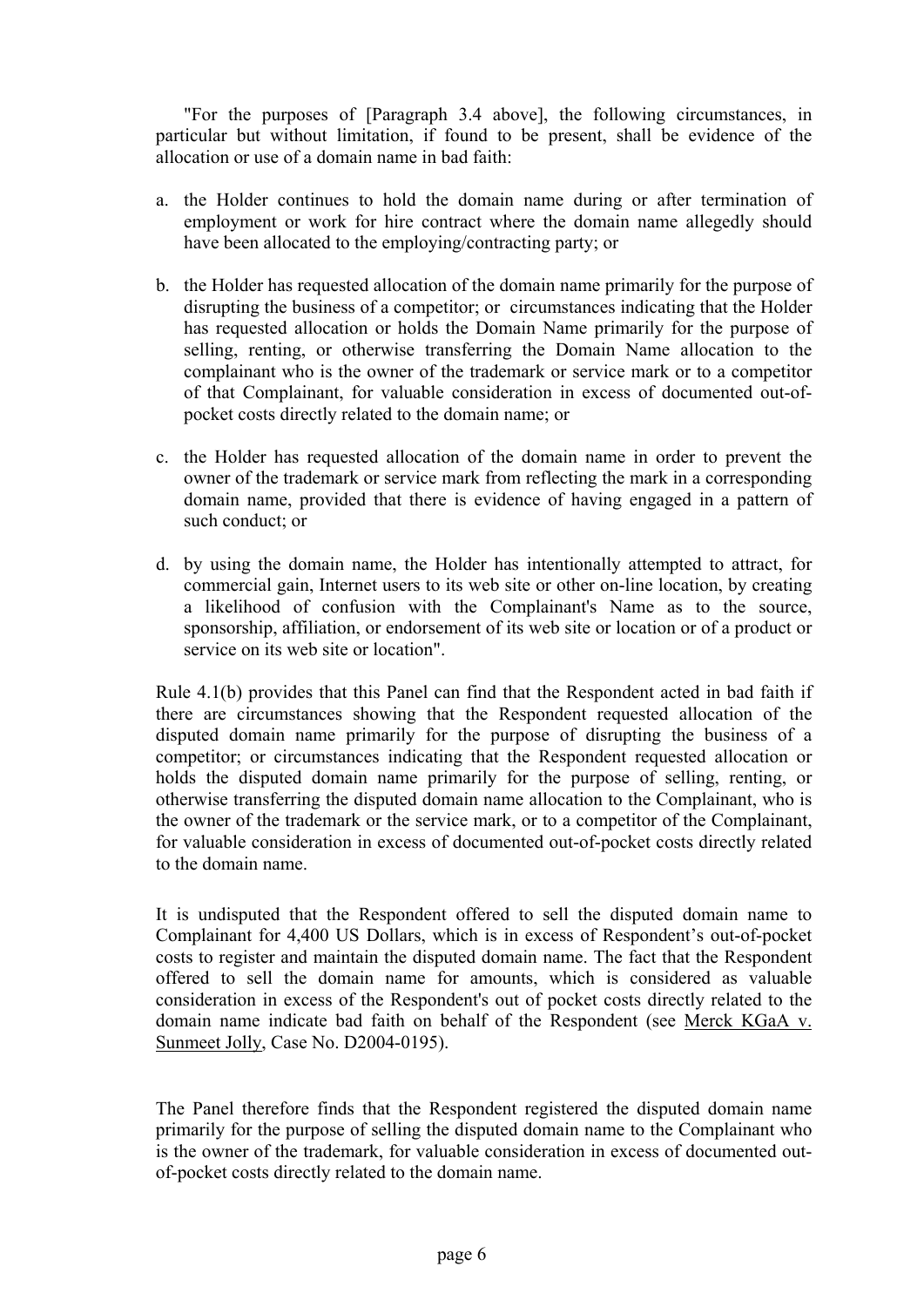Rule 4.1(d) provides that this Panel can find that the Respondent acted in bad faith if there are circumstances showing that the Respondent has intentionally attempted to attract, for commercial gain, Internet users to its web site or other on-line location, by creating a likelihood of confusion with the Complainant's Name as to the source, sponsorship, affiliation, or endorsement of its web site or location or of a product or service on its web site or location.

It is clear from the Respondent's response to the Complainant's cease and desist letter that the Respondent intended to use the disputed domain name in connection with his own business. To this end, the Panel rejects the Respondent's claim that the word "Palmolive" is a generic word and may be used by the broad public. The Respondent did not support this claim with evidence. Also, the PALMOLIVE mark is a valid registered trademark and is a distinctive word.

Furthermore, the disputed domain name is confusingly similar to the Complainant's Israeli trademark, and is the exact Hebrew transliteration of the Complainant's PALMOLIVE worldwide registered PALMOLIVE trademark. Previous WIPO panels ruled that "a likelihood of confusion is presumed, and such confusion will inevitably result in the diversion of Internet traffic from the Complainant's site to the Respondent's site" (see Edmunds.com, Inc v. Triple E Holdings Limited, WIPO Case No. D2006-1095). To this end, previous WIPO Panels have established that attracting Internet traffic by using a domain name that is identical or confusingly similar to a registered trademark is evidence of bad faith under paragraph 4(b)(iv) of the UDRP (see Humana Inc., op. cit. supra; Edmunds.com v. Ultimate Search, Inc., WIPO Case No. D2001-1319).

Another indication of the Respondent's bad faith arises of the fact that Complainant's trademark was registered well before the allocation of the disputed domain name (See: Sanofi-Aventis v. Abigail Wallace, WIPO Case No. D2009-0735). The Complainant's PALMOLIVE trademark is registered in Israel since the year 1925. As stated above, the Complainant's PALMOLIVE trademark is well-known in Israel and throughout the world.

As noted, the Panel finds that it is highly unlikely that the Respondent was not aware of the Complainant's well-known trademarks at the time he allocated the disputed Domain Name.

The Panel therefore finds that the Respondent requested the allocation of the disputed domain name in order to intentionally attempt to attract, for commercial gain, Internet users to its web site by creating a likelihood of confusion with the Complainant's mark as to the source, sponsorship, affiliation, or endorsement of its web site.